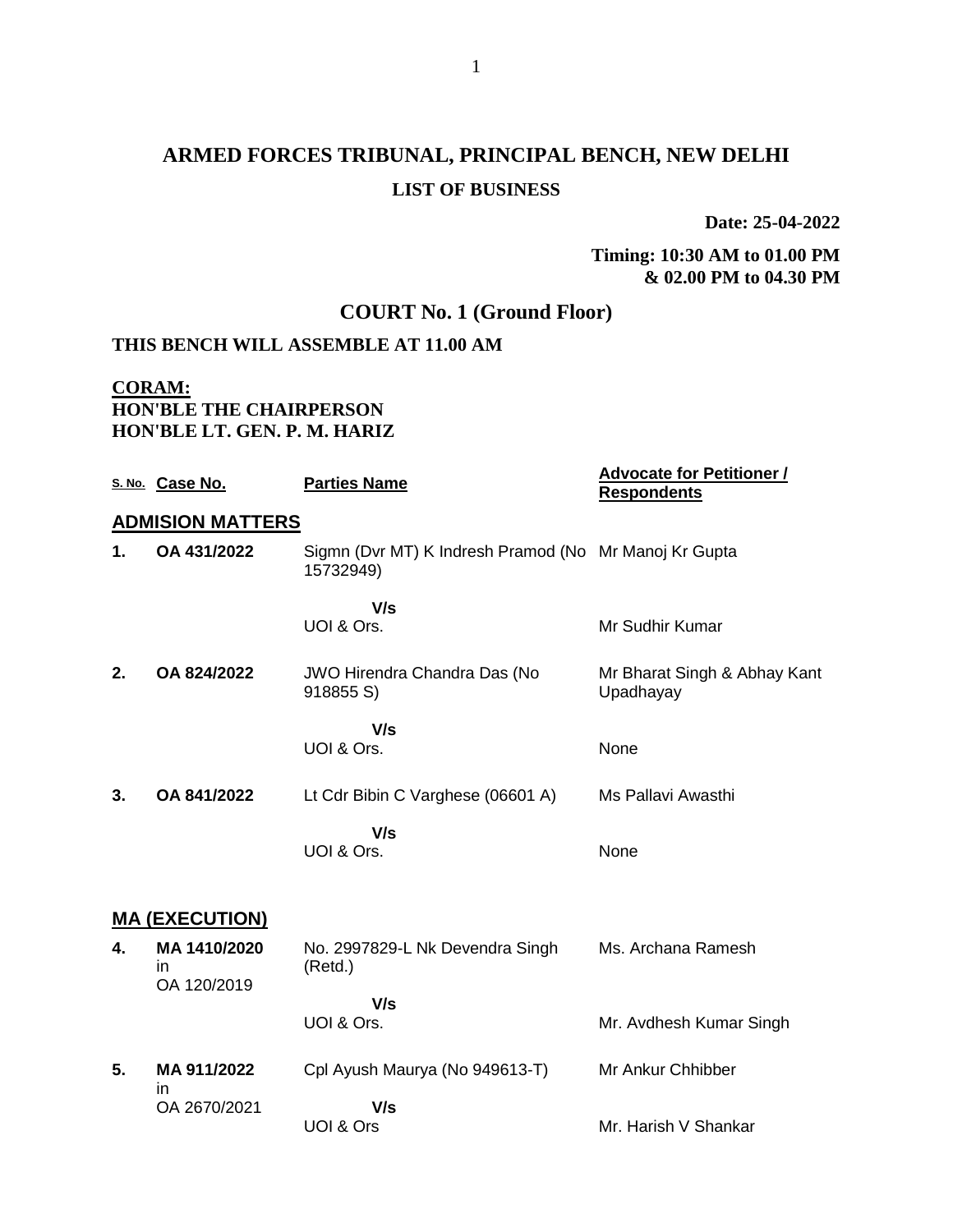- **6. MA 1857/2021** in OA 1108/2017 Ex Nk Surat Singh  **V/s** UOI & Ors Mr Janak Raaj Rana None **7. MA 515/2022** in OA 1411/2017 Nk Devendra Singh (No 4193205 M)  **V/s** UOI & Ors Ms Archana Ramesh Ms Jyotsana Kaushik **8 MA 1076/2022** in OA 1443/2019 No. 625278-N Ex JWO Ajit Chandra Sarkar & Ors.  **V/s** UOI & Ors Mr Praveen Kuma Mr. K K Tyagi **9. MA 1089/2022** in OA 598/2021 (No-14376867 A) Ex Hav (DSC) S Rama Krishnan  **V/s** UOI & Ors Mr.Ved Prakash & Mr Devendra Kumar Mr Prabodh Kumar **MA (OTHERS) 10. MA 1073/2022** in OA 1942/2018 Lt Col Chetan Dewan (IC-52622W)  **V/s** UOI & Ors Mr Ajai Bhalla Mr. Harish V Shankar **11. MA 1075/2022** in OA 765/2019 L/Hav Chandra Mohan Singh (4077701-P)  **V/s** UOI & Ors Mr Manoj Kr Gupta None **RAs 12. RA 22/2019** with MA 1657/2019 in OA 2023/2017 Ex Gdsm Aijad Hussain (No 15622632 Mr Anuj Kr Sharma P)  **V/s** UOI & Ors Mr. Satya Ranjan Swain **Part Heard 13 OA 987/2020** Gp Capt AP Ranganathan (19936)  **V/s** Mr. A. K. Aggarwal
	- UOI & Ors. Mr. Anil Gautam Sr CGSC

2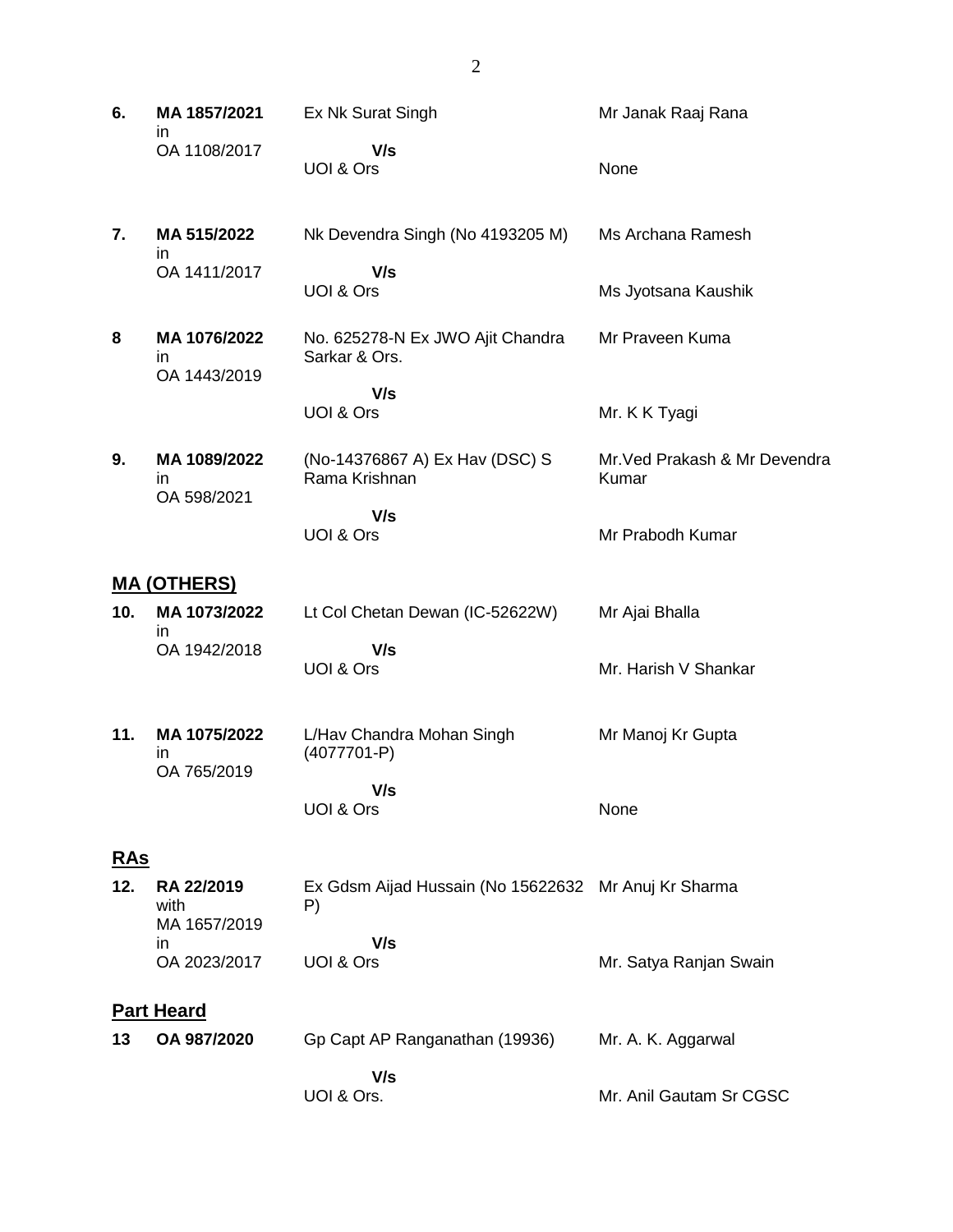## **Pleadings Not Complete**

| 14. | OA 1934/2021                | (IC-44486 W) Brig Sudhir Nagpal             | Mr Indra Sen Singh & Ms Kirtika<br>Chhatwal                            |
|-----|-----------------------------|---------------------------------------------|------------------------------------------------------------------------|
|     |                             | V/s<br>UOI & Ors.                           | Gp Capt Karan Singh Bhati Sr.<br>CGSC R-1 to R-3, None for R-4         |
| 15. | OA 2393/2021                | Wg Cdr Ravi Khandelwal (AF-29434F)<br>MED   | Mr Tarun Sharma                                                        |
|     |                             | V/s<br>UOI & Ors.                           | Dr. Vijendra Singh Mahndiyan                                           |
| 16. | OA 2864/2021                | Col Sandeep Sharma (IC 53411A)<br>V/s       | Mr K C Mittal , A K Trivedi<br>Yugansh Mittal & Keshav Pratap<br>Singh |
|     |                             | UOI & Ors.                                  | Mr. Harish V Shankar                                                   |
| 17. | OA 99/2022                  | No-4573582P Nk Balbir Singh                 | Mr Rajesh Nandal                                                       |
|     |                             | V/s<br>UOI & Ors.                           | Dr. Vijendra Singh Mahndiyan R-<br>1 to R-3                            |
| 18. | OA 125/2022                 | Brig Sandeep Chaudhary VSM (IC-<br>51089 A) | Mr Rajiv Manglik                                                       |
|     |                             | V/s<br>UOI & Ors.                           | Mr. Neeraj Sr. CGSC for R-1 to<br>$R-3$                                |
|     | <b>FOR FINAL HEARING</b>    |                                             |                                                                        |
| 19. | OA 602/2020                 | Sqn Ldr Manju Kumari (31253-R) Adm          | Mr Jaideep Singh, Kartik Dabas<br>& Disha Sachdeva                     |
|     |                             | V/s<br>UOI & Ors.                           | Mr. Harish V Shankar                                                   |
| 20. | OA 1335/2020<br>with        | Col Vikram Chauhan (IC-53144K)              | Mr Indra Sen Singh & Mr<br>Abhishek Singh                              |
|     | MA 1589/2020 &<br>2605/2021 | V/s<br>UOI & Ors.                           | Mr. Harish V Shankar                                                   |
| 21. | OA 1738/2021                | (703186) JWO Ramesh Kumar                   | Mr Manoj Kumar Gupta                                                   |

 **V/s** UOI & Ors.

**22. OA 2310/2021** with MA 826/2022 Sub /JE (E & M) (Hony 'Y Sub Maj ) Vijay Kumar (JC 331979X) Mr I S Singh & Rahul Vyas

Mr Rajeev Kumar

None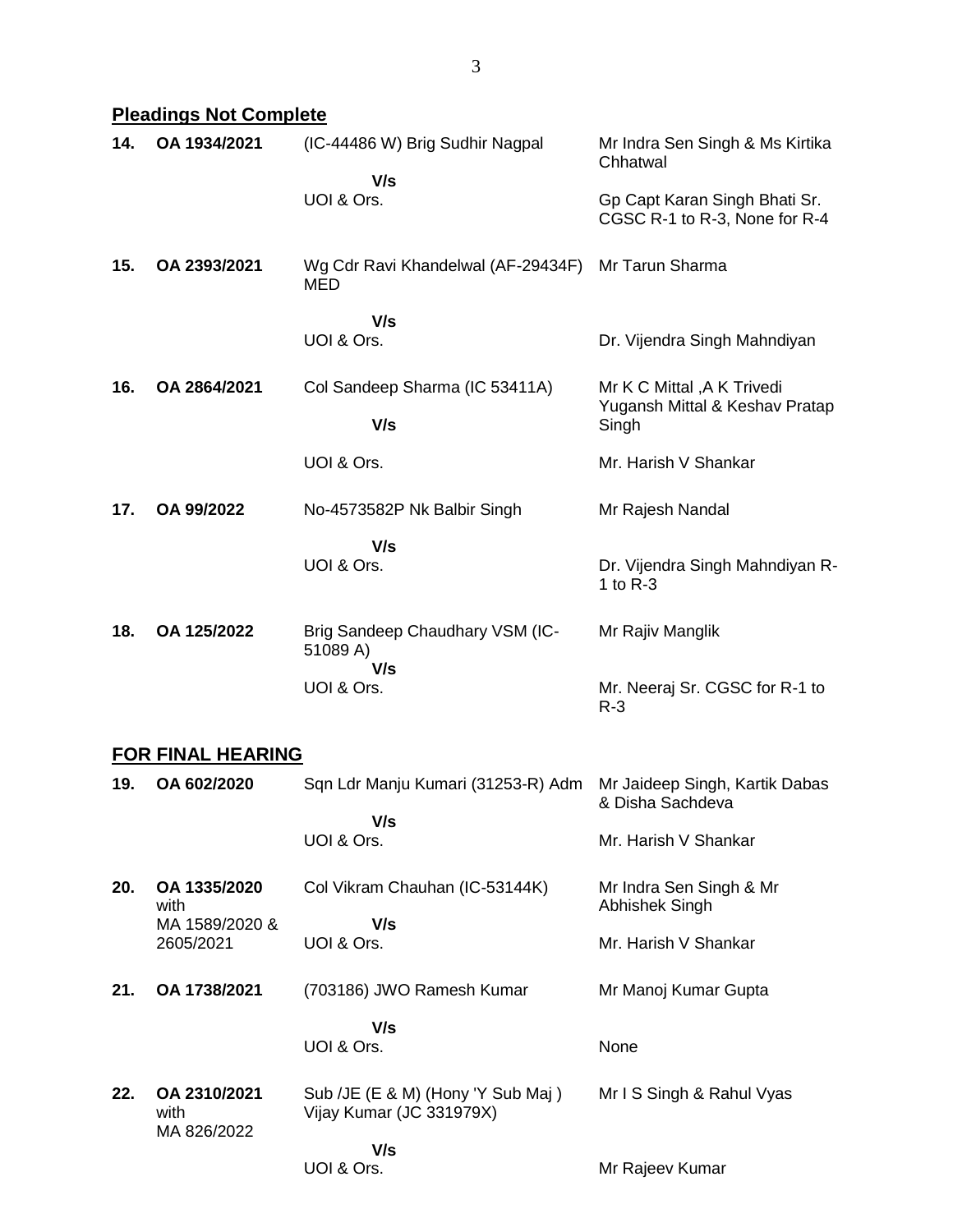## **MATTERS FROM REGULAR LIST**

| 23. | OA 617/2015  | Brig. Virender Singh Saini (Retd) | Mr. Dinesh Yadav                                               |
|-----|--------------|-----------------------------------|----------------------------------------------------------------|
|     |              | V/s<br>UOI & Ors.                 | Gp Capt Karan Singh Bhati, Sr<br>CGSC with Mr Harish V Shankar |
| 24. | OA 1421/2016 | Maj T Prakash                     | Mr. Rajiv Manglik                                              |
|     |              | V/s<br>UOI & Ors.                 | Mr V Pattabhi Ram                                              |
| 25. | OA 445/2017  | Col Upendra Singh Kandil          | Mr. Rajiv Manglik                                              |
|     |              | V/s<br>UOI & Ors.                 | Mr. Harish V Shankar                                           |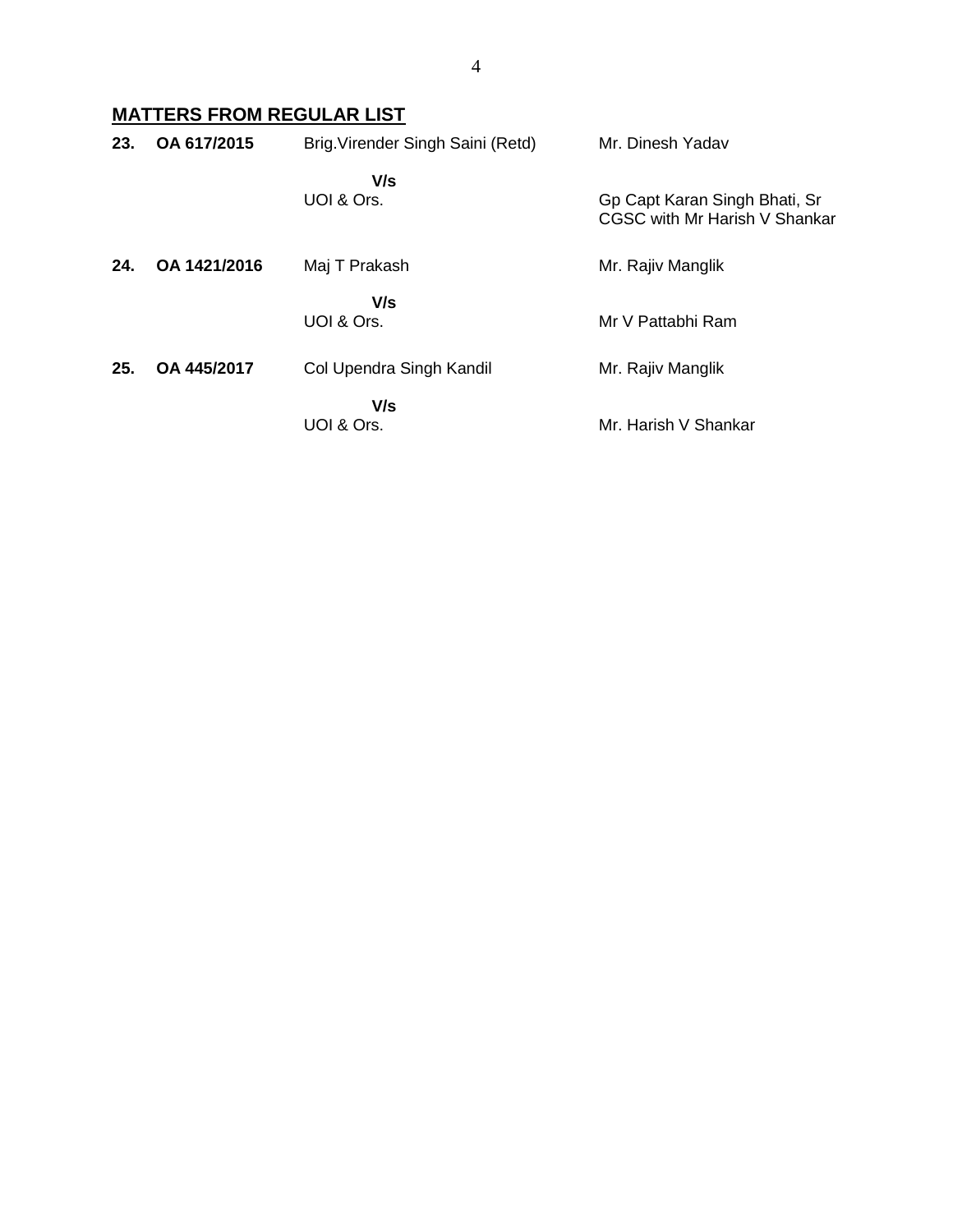## **ARMED FORCES TRIBUNAL, PRINCIPAL BENCH, NEW DELHI LIST OF BUSINESS**

**Date: 25-04-2022**

**Timing: 10:30 AM to 01.00 PM & 02.00 PM to 04.30 PM**

## **COURT No. 2 (Ground Floor)**

## **THIS BENCH WILL ASSEMBLE AT 11.00 AM**

**CORAM:**

#### **HON'BLE MS. JUSTICE SUNITA GUPTA HON'BLE LT. GEN. BOBBY CHERIAN MATHEWS**

#### **THE FOLLOWING CASES SHALL BE TAKEN THROUGH VIRTUAL HEARING**

**Link for Virtual Hearing Court No. 2:**

**[https://teams.microsoft.com/l/meetup](https://teams.microsoft.com/l/meetup-join/19%3ameeting_MTE3MTU1YWMtNzkyOC00NWQ4LWE2NmMtZDQ3YTcxMzMzMTk3%40thread.v2/0?context=%7b%22Tid%22%3a%22fc4c6c05-6869-467f-a6f3-f24992686fb3%22%2c%22Oid%22%3a%2202997333-9a59-4ac9-b7cf-205d2fa1df55%22%7d)[join/19%3ameeting\\_MTE3MTU1YWMtNzkyOC00NWQ4LWE2NmMtZDQ3YTcxMzMz](https://teams.microsoft.com/l/meetup-join/19%3ameeting_MTE3MTU1YWMtNzkyOC00NWQ4LWE2NmMtZDQ3YTcxMzMzMTk3%40thread.v2/0?context=%7b%22Tid%22%3a%22fc4c6c05-6869-467f-a6f3-f24992686fb3%22%2c%22Oid%22%3a%2202997333-9a59-4ac9-b7cf-205d2fa1df55%22%7d) [MTk3%40thread.v2/0?context=%7b%22Tid%22%3a%22fc4c6c05-6869-467f-a6f3](https://teams.microsoft.com/l/meetup-join/19%3ameeting_MTE3MTU1YWMtNzkyOC00NWQ4LWE2NmMtZDQ3YTcxMzMzMTk3%40thread.v2/0?context=%7b%22Tid%22%3a%22fc4c6c05-6869-467f-a6f3-f24992686fb3%22%2c%22Oid%22%3a%2202997333-9a59-4ac9-b7cf-205d2fa1df55%22%7d) [f24992686fb3%22%2c%22Oid%22%3a%2202997333-9a59-4ac9-b7cf-](https://teams.microsoft.com/l/meetup-join/19%3ameeting_MTE3MTU1YWMtNzkyOC00NWQ4LWE2NmMtZDQ3YTcxMzMzMTk3%40thread.v2/0?context=%7b%22Tid%22%3a%22fc4c6c05-6869-467f-a6f3-f24992686fb3%22%2c%22Oid%22%3a%2202997333-9a59-4ac9-b7cf-205d2fa1df55%22%7d)[205d2fa1df55%22%7d](https://teams.microsoft.com/l/meetup-join/19%3ameeting_MTE3MTU1YWMtNzkyOC00NWQ4LWE2NmMtZDQ3YTcxMzMzMTk3%40thread.v2/0?context=%7b%22Tid%22%3a%22fc4c6c05-6869-467f-a6f3-f24992686fb3%22%2c%22Oid%22%3a%2202997333-9a59-4ac9-b7cf-205d2fa1df55%22%7d)**

| <u>S. No.</u> | Case No.                          | <b>Parties Name</b>                           | <b>Advocate for Petitioner /</b><br><b>Respondents</b> |
|---------------|-----------------------------------|-----------------------------------------------|--------------------------------------------------------|
|               | For Judgement                     |                                               |                                                        |
| 1.            | OA 1316/2018                      | Ex Rect Vikash Sangwan                        | Mr. Ajit Kakkar                                        |
|               |                                   | V/s<br>UOI & Ors.                             | Mr. Anil Kumar Gautam                                  |
| 2.            | MA 2504/2019<br>in<br>OA 710/2019 | Maj Pankaj Kulshrestha (Retd) (IC-<br>48138M) | Ms Sangeeta Tomar                                      |
|               |                                   | V/s<br>UOI & Ors                              | Ms Barkha Babbar & Mr.<br>Ranesh Kumar                 |
| 3.            | MA 854/2022<br>in                 | Ex Sep Jeet Singh (3195715)                   | Mr S S Pandey                                          |
|               | OA 848/2015                       | V/s<br>UOI & Ors                              | Mr Prabodh Kumar                                       |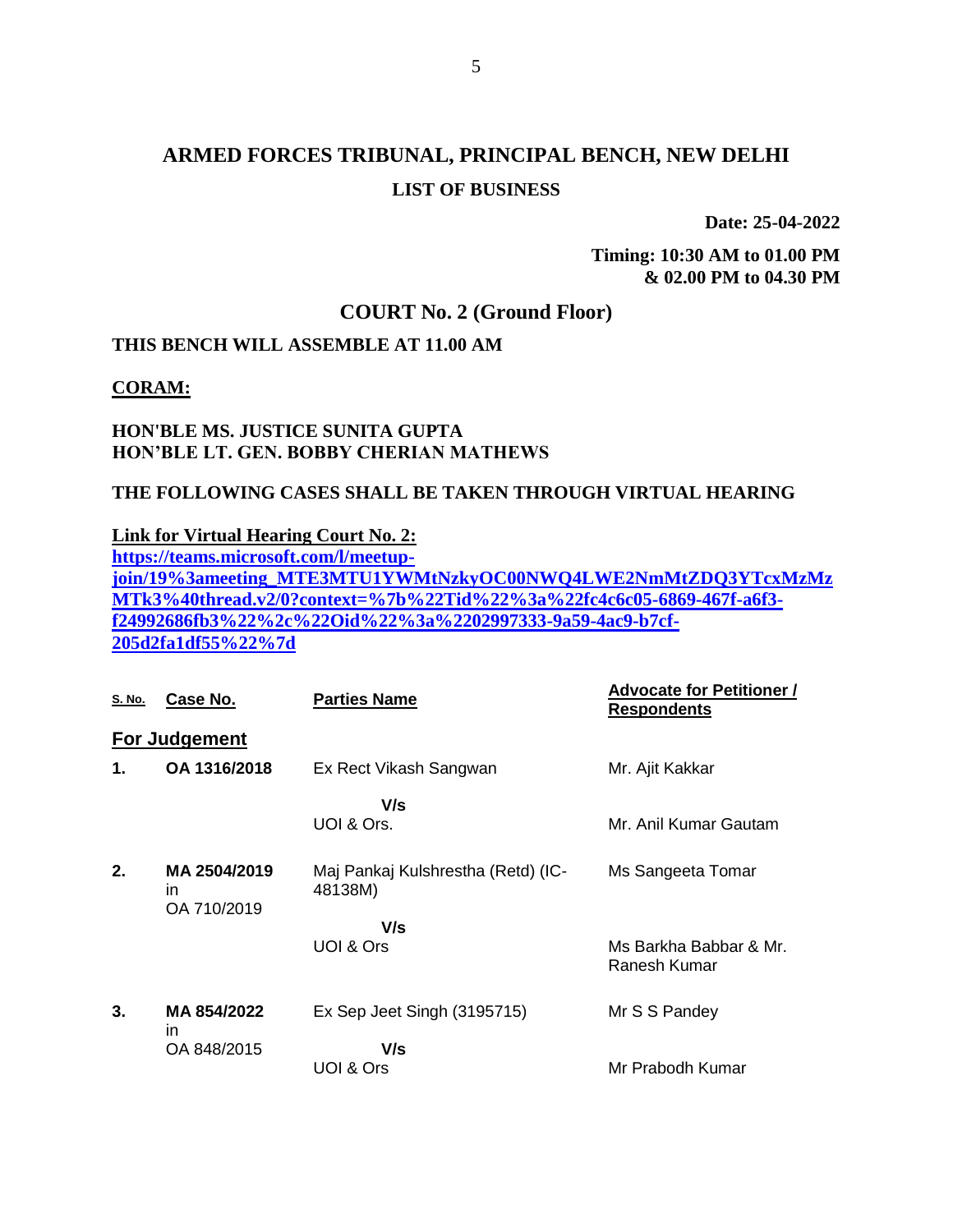## **ADMISSION MATTERS**

| 4. | OA 1396/2021<br>with | 15156851A Ex NK Rampal | Mr Virender Singh Kadian              |
|----|----------------------|------------------------|---------------------------------------|
|    | MA 245/2022          | V/s                    |                                       |
|    |                      | UOI & Ors.             | Gp Capt Karan Singh Bhati, Sr<br>CGSC |

## **MA (EXECUTION)**

| 5.         | MA 461/2020<br>ın                  | Ex Hav Rajesh Kumar (No 13972350)                                | Mr AK Trivedi                |
|------------|------------------------------------|------------------------------------------------------------------|------------------------------|
|            | OA 791/2015                        | V/s<br>UOI & Ors                                                 | Mr. Neeraj Sr CGSC           |
| 6.         | MA 1938/2021<br>in                 | MWO Inayat Khan (623261-B)                                       | Mr Ajit Kakkar               |
|            | OA 302/2015                        | V/s<br>UOI & Ors                                                 | Mr. Rajesh Kumar Das         |
| 7.         | MA 1074/2022<br>in<br>OA 2073/2017 | Lt Col Yogendra Singh Tomar (Retd)<br>(MR-04863Y)<br>V/s         | Mr Ajit Kakkar               |
|            |                                    | UOI & Ors                                                        | Mr K K Tyagi                 |
| 8.         | MA 1091/2022<br>in                 | Ex EAR-3 Dilip Murlidhar Sonwane (No Mr Ved Prakash<br>181944-K) |                              |
|            | OA 1301/2018                       | V/s<br>UOI & Ors                                                 | Dr. Vijendra Singh Mahndiyan |
|            | <u>MA (OTHERS)</u>                 |                                                                  |                              |
| 9.         | MA 890/2022<br>in                  | Colonel Anand Swaroop (IC 46325M)                                | Mr. S S Pandey               |
|            | OA 593/2015                        | V/s<br>UOI & Ors                                                 | Mr Karan Singh Bhati         |
| 10.        | MA 982/2022<br>in<br>OA 261/2022   | Firoz Khan H/o Late Maj Mahnaz<br>Perveen (NR 22127 H)           | Mr Ajit Kakkar & Associates  |
|            |                                    | V/s<br>UOI & Ors                                                 | Mr. Rajesh Kr. Das, Sr. CGSC |
| <b>RAs</b> |                                    |                                                                  |                              |
| 11.        | RA 18/2021<br>with                 | UOI & Ors.                                                       | Mr J S Yadav                 |
|            | MA 1992/2021<br>in<br>OA 878/2017  | V/s<br>Ex Nb Sub Madan Pal Singh Tomar<br>(JC 1613087)           | Mr VS Kadian                 |

**12. RA 20/2021** with MA 1994/2021 in OA 1660/2016 Col Deepak Kumar Vishnoi (Retd)  **V/s** UOI & Ors Mr Indra Sen Singh/Kirtika Chhatwal Mr Anil Gautam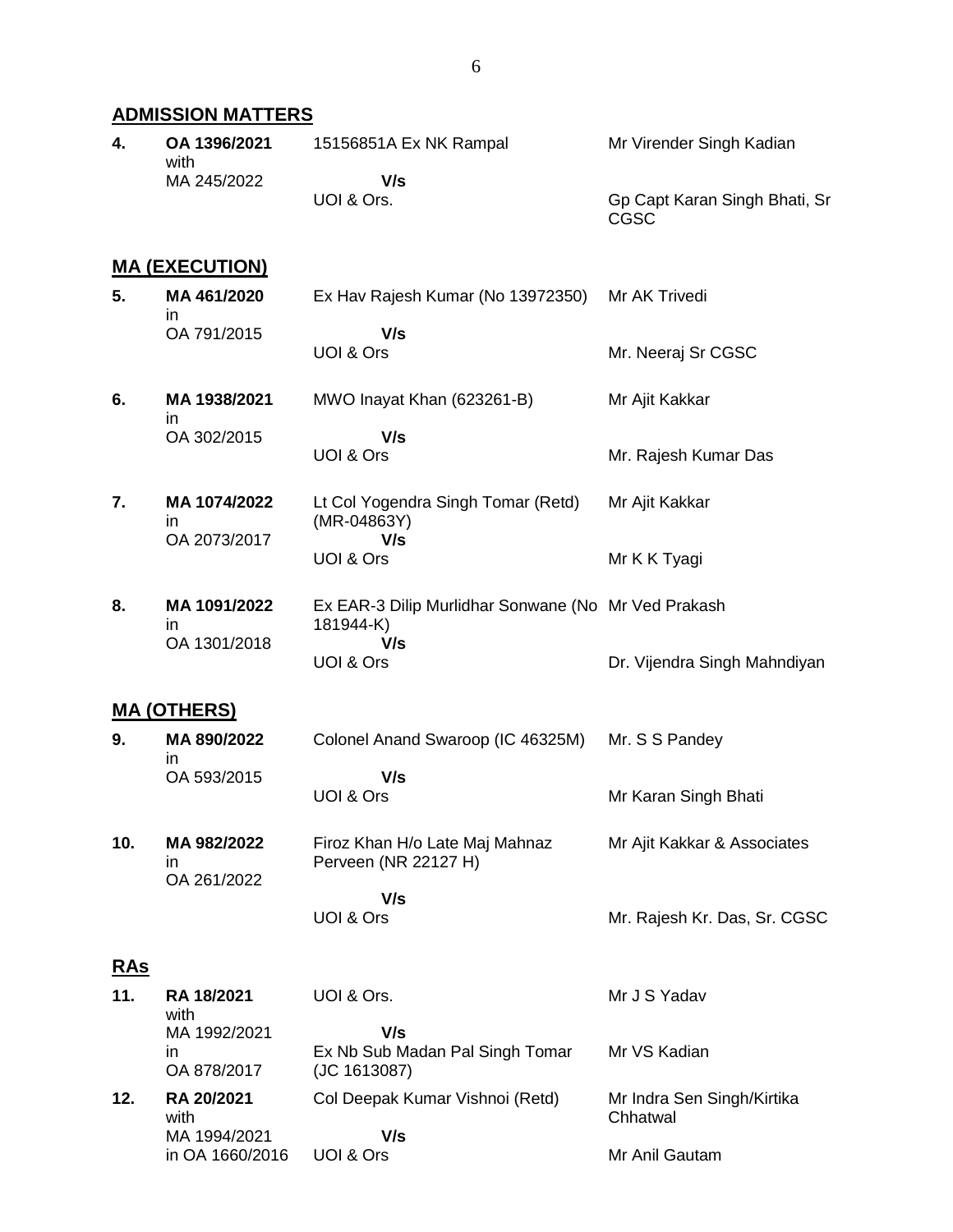| 13. | <b>RA 12/2022</b><br>with<br>MA 951/2022          | HFO (Retd) Ramji Prasad Singh (No<br>613132)<br>V/s                 | Mr BP Vaishnav                                         |
|-----|---------------------------------------------------|---------------------------------------------------------------------|--------------------------------------------------------|
|     | in.<br>OA 191/2018                                | UOI & Ors                                                           | Mr. Avdhesh Kumar Singh                                |
| 14. | RA 15/2022<br>with<br>MA 1084/2022                | Ex Sep/BTA Manoj Kumar (No<br>13961266)                             | Mr. B P Vaishnav & Associates                          |
|     | in<br>OA 1153/2018                                | V/s<br>UOI & Ors                                                    | Mr Shyam Narayan                                       |
|     | <b>Pleadings Not Complete</b>                     |                                                                     |                                                        |
| 15. | OA 728/2019<br>with<br>MA 1341/2020 &             | No. 921473-L Cpl Sumit Kumar<br>Sharma                              | Mr. Ajit Kakkar                                        |
|     | MA 1108/2022                                      | V/s                                                                 |                                                        |
|     |                                                   | UOI & Ors.                                                          | Mr. Harish V Shankar                                   |
| 16. | OA 2086/2019<br>with<br>MA 2989/2019,             | Ex Sgt. S Jagmohan Singh Jaggi (No<br>278894)                       | Mr. Ajit Kakkar                                        |
|     | 798/2021,<br>399/2022 &<br>400/2022               | V/s<br>UOI & Ors.                                                   | Mr. Prabodh Kumar                                      |
| 17. | OA 1811/2020<br>with<br>MA 2089/2020              | Smt Anita Yadav W/o 03885B Lt Cdr<br>Late Satish Kumar Yadav & Ors. | Mr Virender Singh Kadian                               |
|     |                                                   | V/s<br>UOI & Ors.                                                   | Mr Y P Singh                                           |
|     |                                                   |                                                                     |                                                        |
| 18. | OA 1591/2020<br>(OA 2569/2018<br>(RB, Chandigarh) | (IC 41276L) Lt Col IPiyush Bahuguna<br>(Retd).                      | Mr Mr. Sunil Kumar Jha, Ms<br>Shriya, Mr Vinayak Batta |
|     |                                                   | V/s                                                                 |                                                        |
|     |                                                   | UOI & Ors.                                                          | Gp Capt Karan Singh Bhati, Sr<br>CGSC                  |
|     | <b>Pleadings Complete</b>                         |                                                                     |                                                        |
| 19. | OA 574/2017<br>with                               | Ex Sgt Bojjana Boina Veera Prathap                                  | Mr. R K Singh                                          |
|     | MA 489/2017                                       | V/s<br>UOI & Ors.                                                   | Mr KK Tyagi                                            |
|     | <b>FOR FINAL HEARING</b>                          |                                                                     |                                                        |
|     |                                                   |                                                                     |                                                        |

**20. OA 1049/2019** with MA 1725/2019 & 630/2022 No. 256914 Cpl Kandasamy T (Retd.)  **V/s** UOI & Ors. Mr. Manoj Kr Gupta Mr Rajeev Kumar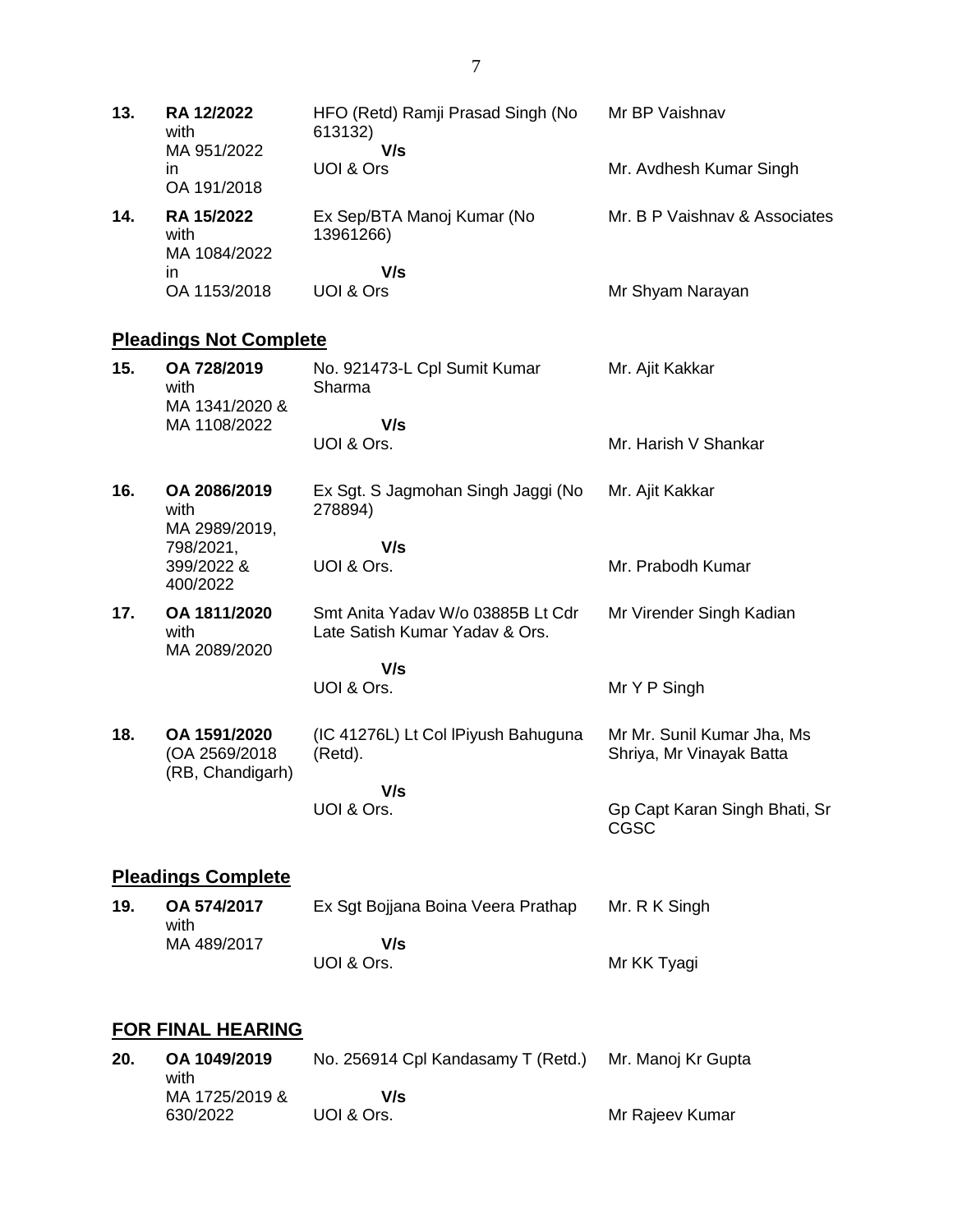# **ARMED FORCES TRIBUNAL, PRINCIPAL BENCH, NEW DELHI LIST OF BUSINESS**

**Date: 25-04-2022**

**Timing: 11:00 AM**

#### **PRINCIPAL REGISTRAR COURT**

#### **PRINCIPAL REGISTRAR COURT WILL SIT FROM 12.00 NOON TO 1.00 PM**

### **THE FOLLOWING CASES SHALL BE TAKEN THROUGH VIRTUAL HEARING**

#### **Link for Virtual Hearing Principal Registrar Court:**

#### <https://aftpb.webex.com/meet/vcaftpb>

|    | S. No. Case No.                      | <b>Parties Name</b>                                            | <b>Advocate for Petitioner /</b><br><b>Respondents</b> |
|----|--------------------------------------|----------------------------------------------------------------|--------------------------------------------------------|
|    | <b>Pleadings Complete</b>            |                                                                |                                                        |
| 1. | OA 2521/2021<br>with<br>MA 1107/2022 | Gp Capt Bhupinder Singh (Retd)<br>(19635)<br>V/s               | Mr Ajit Kakkar                                         |
|    |                                      | UOI & Ors.                                                     | Mr. K K Tyagi                                          |
| 2. | OA 2534/2021<br>with<br>MA 2647/2021 | Sep Surender Singh (Retd) (No<br>13962536)<br>V/s              | Mr Manoj Kr Gupta                                      |
|    |                                      | UOI & Ors.                                                     | Ms Suman Chauhan                                       |
| 3. | OA 2614/2021                         | JC-760626N Ex Sub/M Tech (SA)<br><b>Biswajit Biswas (Retd)</b> | Mr S S Pandey & Associates                             |
|    |                                      | V/s<br>UOI & Ors.                                              | Mr. J S Yadav                                          |
| 4. | OA 2618/2021<br>with<br>MA 1105/2022 | (JC 777055 W) Nb Sub/Clk (SD)<br>Chand Babu Khan<br>V/s        | Mr S S Pandey & Associates                             |
|    |                                      | UOI & Ors.                                                     | Mr. Arvind Patel                                       |
| 5. | OA 2668/2021<br>with                 | Ex Nk (TS) Kepi Singh (14233199-M)                             | Mr A K Chaudhary                                       |
|    | MA 2820/2021                         | V/s<br>UOI & Ors.                                              | Mr Rajesh Kumar Das                                    |
| 6. | OA 2687/2021<br>With<br>MA 1109/2022 | Ex Sep (ACP-II) Kuldeep Singh (No<br>04087707K)<br>V/s         | Mr J P Sharma                                          |
|    |                                      | UOI & Ors.                                                     | Ms. Jyotsna Kaushik                                    |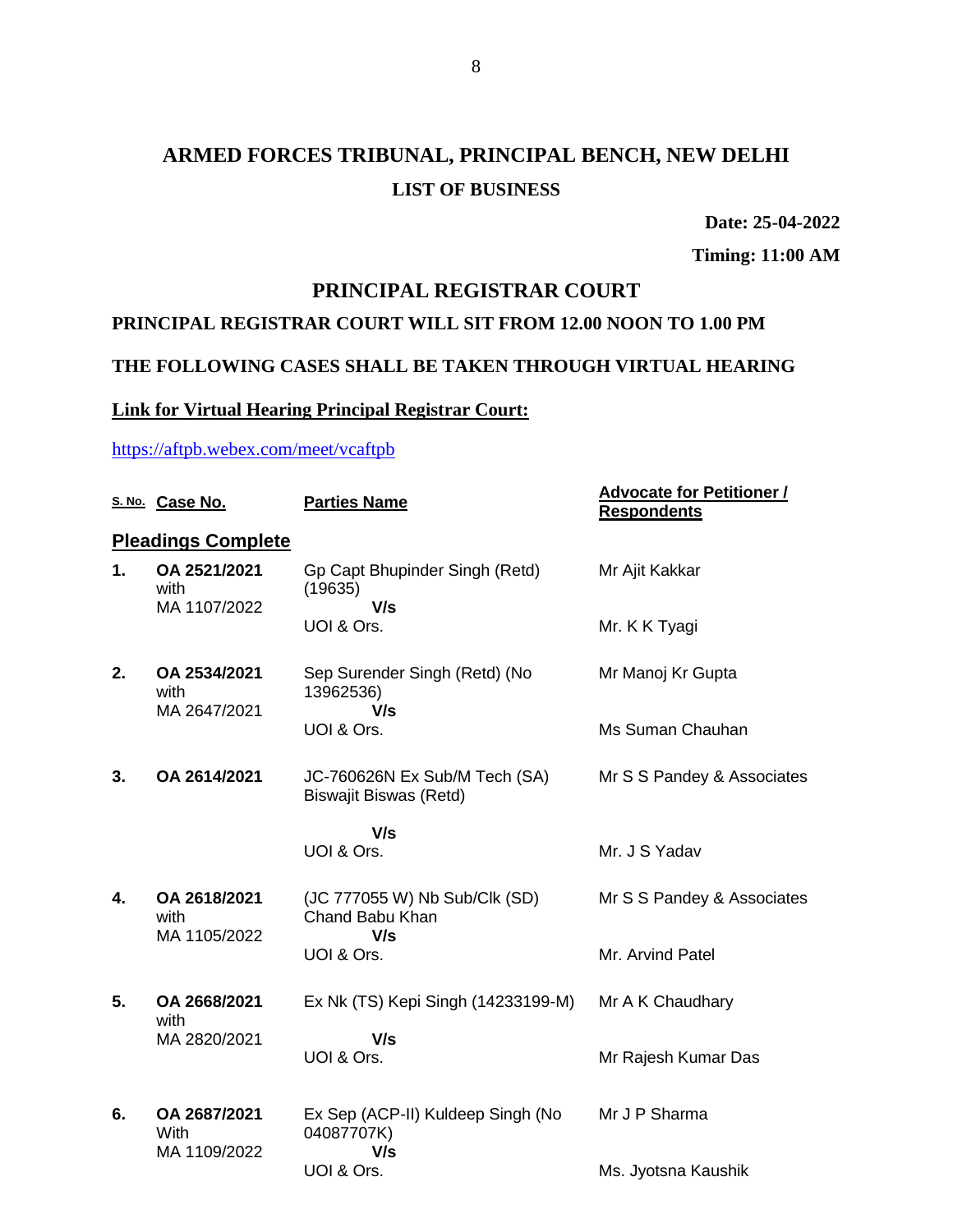# **Pleadings Not Complete**

| 7.  | OA 2514/2021                         | (JC 302967 A) Sub (DMT) Vinod<br>Kumar (Retd)<br>V/s                             | Mr Bipin Bihari                             |
|-----|--------------------------------------|----------------------------------------------------------------------------------|---------------------------------------------|
|     |                                      | UOI & Ors.                                                                       | Ms. Barkha Babbar                           |
| 8.  | OA 2518/2021                         | Sgt Balaswamy Sole (SEW) (Retd)<br>(246180)                                      | Mr Manoj Kr Gupta                           |
|     |                                      | V/s                                                                              |                                             |
|     |                                      | UOI & Ors.                                                                       | Mr. Satya Ranjan Swain                      |
| 9.  | OA 2522/2021<br>with<br>MA 2631/2021 | Ex Nk (MACP Hav) Arvind Kumar<br>Singh (No 2894843 X)                            | Mr Satya Saharawat & Aditi<br>Laxman        |
|     |                                      | V/s                                                                              |                                             |
|     |                                      | UOI & Ors.                                                                       | Ms. Jyotsna Kaushik                         |
| 10. | OA 2523/2021<br>with<br>MA 2632/2021 | Gp Capt Ramachandra Chandrabhanu Mr Ajit Kakkar & Associates<br>(Retd) (17761-B) |                                             |
|     |                                      | V/s                                                                              |                                             |
|     |                                      | UOI & Ors.                                                                       | Mr. Prabodh Kumar                           |
| 11. | OA 2525/2021                         | Ex Nb Sub Bhagwan Singh (JC<br>732174-A)<br>V/s                                  | Mr Ajit Kakkar & Associates                 |
|     |                                      | UOI & Ors.                                                                       | Ms. Suman Chauhan                           |
| 12. | OA 2579/2021                         | No. 2894728X Ex Hav/PA S Venkata<br>Vijaya Krishna<br>V/s                        | Mr Indra Sen Singh & Ms Kirtika<br>Chhatwal |
|     |                                      | UOI & Ors.                                                                       | Mr Shyam Narayan                            |
| 13. | OA 2580/2021<br>with                 | (15128345 Y) Ex L/Hav (DS) Shreepal                                              | Mr Praveen Kumar                            |
|     | MA 2724/2021                         | V/s<br>UOI & Ors.                                                                | Gp Capt Karan Singh Bhati, Sr.<br>CGSC      |
| 14. | OA 2581/2021                         | Lt Col SN Thakur (Retd) (IC 54510 P)                                             | Mr Shakti Chand Jaidwal                     |
|     |                                      | V/s<br>UOI & Ors.                                                                | Mr J S Rawat                                |
| 15. | OA 2607/2021                         | (148295 K) PO Manoj Kumar (Retd)                                                 | Mr Ramniwas Bansal                          |
|     | with<br>MA 2760/2021                 | V/s<br>UOI & Ors.                                                                | Mr Shyam Narayan                            |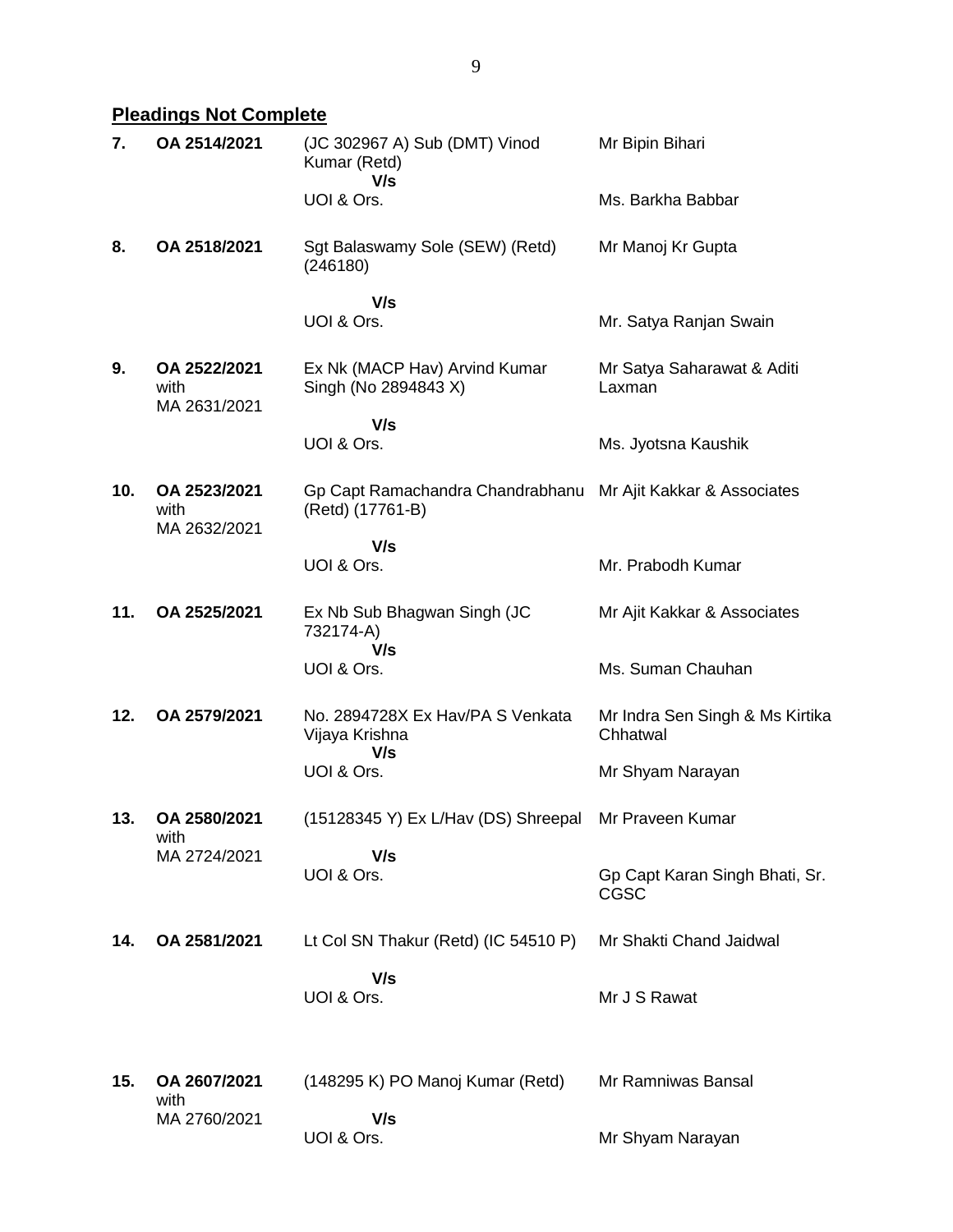| 16. | OA 2616/2021                         | NCT Sunny Thomas (819108)                                      | Mr Ravi S Gupta                             |
|-----|--------------------------------------|----------------------------------------------------------------|---------------------------------------------|
|     |                                      | V/s<br>UOI & Ors.                                              | Mr Rajeev Kumar                             |
| 17. | OA 2638/2021                         | JC-674581P Nb Sub/PA EBY<br>Yohannan                           | Mr Indra Sen Singh/Kirtika<br>Chhatwal      |
|     |                                      | V/s<br>UOI & Ors.                                              | Ms Suman Chauhan                            |
| 18. | OA 2664/2021<br>with<br>MA 2809/2021 | Ex Hav Clk (SD) Tejapuri Goswami<br>(4089346P)<br>V/s          | Mr Virender Singh Kadian                    |
|     |                                      | UOI & Ors.                                                     | Mr Shyam Narayan                            |
| 19. | OA 2692/2021                         | Hav/PA (Now Nb Sub) Mahendra<br>Kumar Swain (6491189 M)<br>V/s | Mr Indra Sen Singh & Ms Kirtika<br>Chhatwal |
|     |                                      | UOI & Ors.                                                     | Mr D K Sabat                                |

## **Final Opportunities**

| 20. | OA 2754/2021                         | Ex MWO Mahesh Chand Verma<br>(678561 A)<br>V/s<br>UOI & Ors.                 | Mr Ajit Kakkar & Associates<br>Mr Rajesh Kumar Das                   |
|-----|--------------------------------------|------------------------------------------------------------------------------|----------------------------------------------------------------------|
| 21. | OA 2759/2021<br>with<br>MA 2941/2021 | Col Bakul Dasgupta (Retd) (MR 06118<br>X)<br>V/s<br>UOI & Ors.               | Mr Y Venugopal & Rakesh<br><b>Kumar Singh</b><br>Mr. Neeraj, Sr CGSC |
| 22. | OA 2761/2021<br>with<br>MA 2944/2021 | (722047 B) JWO Vijay Singh (Retd)<br>V/s<br>UOI & Ors.                       | Mr Vikas Kochar<br>Ms. Barkha Babbar                                 |
| 23. | OA 2765/2021                         | Bansidhar Maharana (Ex JWO<br>683847-B)<br>V/s<br>UOI & Ors.                 | Mr Bijendra Kumar Pathak<br>Ms. Barkha Babbar                        |
| 24. | OA 2768/2021<br>with<br>MA 2949/2021 | Ex Hav Hony Nb Sub Rajender Dutt<br>Sharma (01297762 P)<br>V/s<br>UOI & Ors. | Mr Virender Singh Kadian<br>Mr Prabodh Kumar                         |
| 25. | OA 2874/2021                         | Ex PO ELA (R) Kamal Bist (No<br>214815-T)<br>V/s                             | Mr Ved Prakash & Devendra<br>Kumar                                   |
|     |                                      | UOI & Ors.                                                                   | None                                                                 |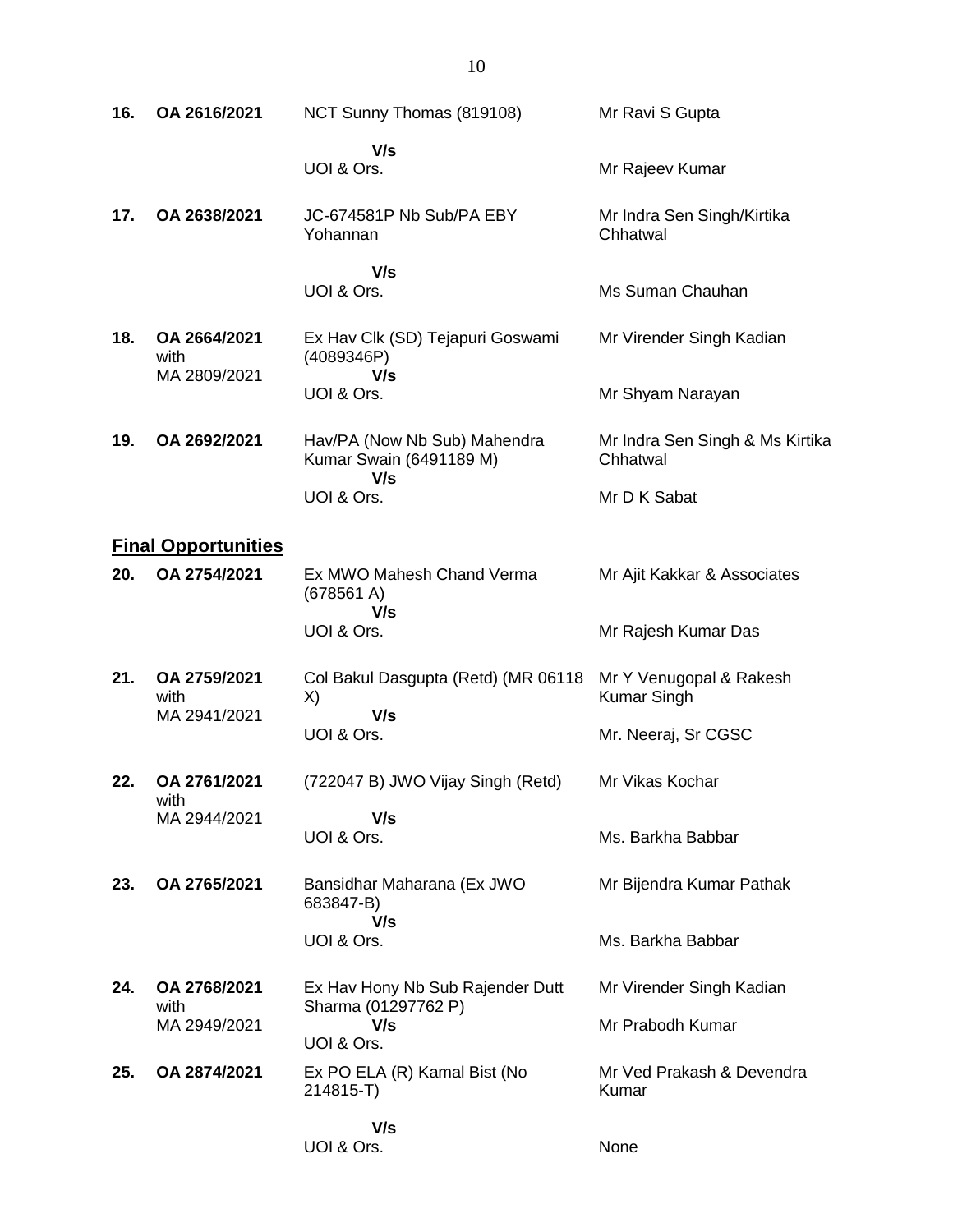| 26. | OA 2876/2021<br>with             | JC-762527 Sub Surendra Singh (Retd) Mr Manoj Kr Gupta                           |                                   |
|-----|----------------------------------|---------------------------------------------------------------------------------|-----------------------------------|
|     | MA 3093/2021                     | V/s<br>UOI & Ors.                                                               | Mr Y P Singh                      |
| 27. | OA 4/2022                        | (15110709 X) Sep Dhian Singh (Retd)                                             | Mr U S Maurya                     |
|     |                                  | V/s<br>UOI & Ors.                                                               | Dr. Vijendra Singh Mahndiyan      |
| 28. | OA 5/2022<br>with                | WO Dileep Kumar Thakur (Retd) (S No Mr Durgesh Kumar Sharma<br>675972-K)<br>V/s |                                   |
|     | MA 19/2022                       | UOI & Ors.                                                                      | Mr Y P Singh                      |
| 29. | OA 6/2022<br>with                | (14900334 F) Hav Sadhu Singh (Retd) Mr U S Maurya                               |                                   |
|     | MA 20/2022                       | V/s                                                                             |                                   |
|     |                                  | UOI & Ors.                                                                      | Mr Niranjana Das                  |
| 30. | OA 7/2022                        | Gp Capt Amitabh Mathur (Retd) (No<br>19055 T)                                   | Mr AK Aggarwal                    |
|     |                                  | V/s<br>UOI & Ors.                                                               | Mr Satya Ranjan Swain             |
| 31. | OA 8/2022                        | Hav Him Singh (4078251-P) (Retd)                                                | Mr Neeraj Kumar Sharma            |
|     |                                  | V/s<br>UOI & Ors.                                                               | Mr Prabodh Kumar                  |
| 32. | OA 12/2022<br>with<br>MA 34/2022 | Ex Sep Sunil Kumar Yadav (No<br>4187948 Y)                                      | Mr Virender Singh Kadian          |
|     |                                  | V/s<br>UOI & Ors.                                                               | Mr Rajesh Kumar Das               |
| 33. | OA 14/2022                       | Ex LNk Mahipal (No 14257783 H)                                                  | Mr Virender Singh Kadian          |
|     |                                  | V/s<br>UOI & Ors.                                                               | Mr K K Tyagi                      |
| 34. | OA 37/2022                       | Ex Sub Dev Singh (JC 191356 N)                                                  | Mr Rajesh Nandal                  |
|     |                                  | V/s<br>UOI & Ors.                                                               | Ms Jyotsna Kaushik                |
| 35. | OA 38/2022                       | Ex MWO Dharambir Singh Malik<br>$(628717 - G)$<br>V/s                           | Mr Deepak Kumar & AK<br>Chaudhary |
|     |                                  | UOI & Ors.                                                                      | Mr Anil Gautam                    |